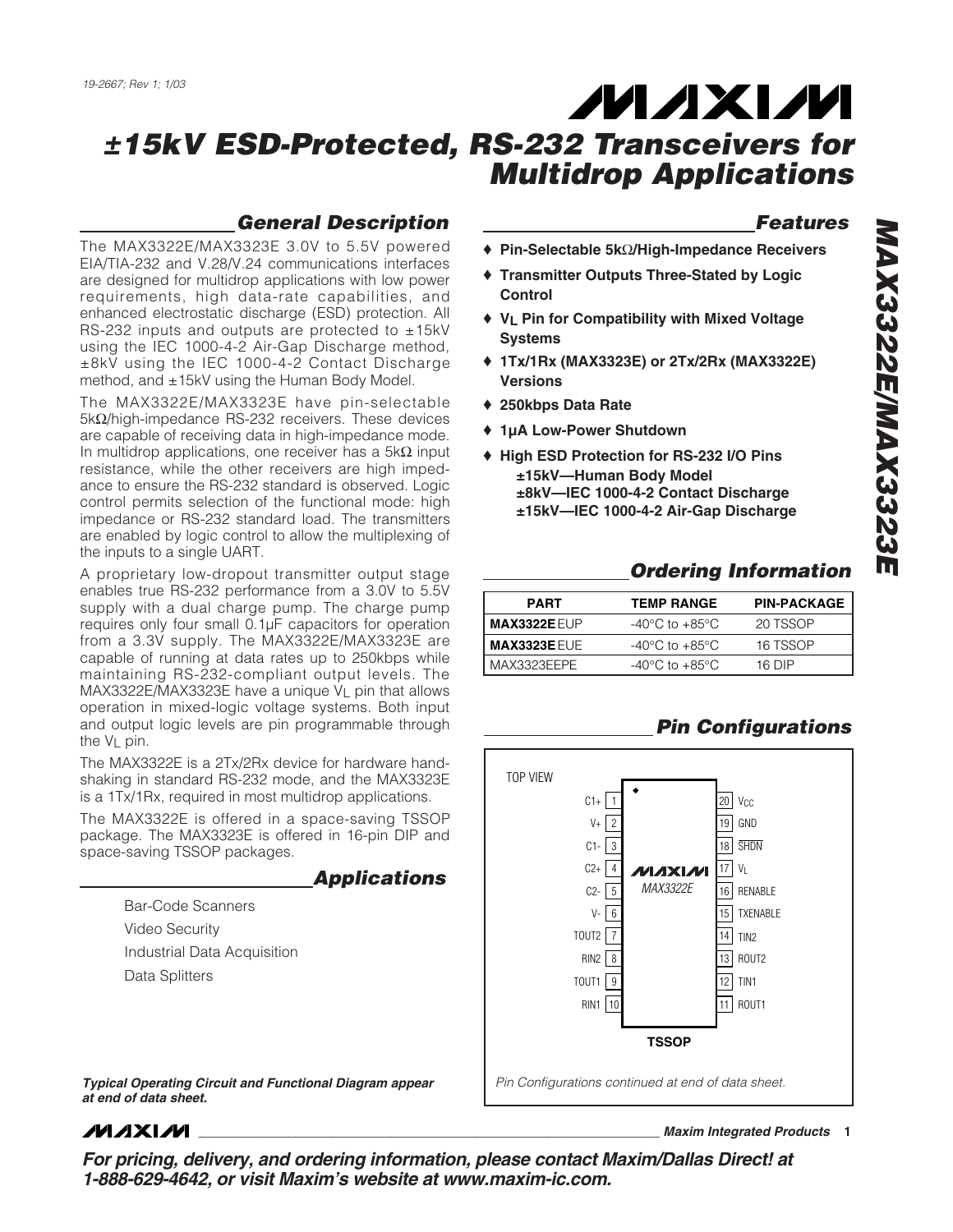### **ABSOLUTE MAXIMUM RATINGS**

| All Voltages Referenced to GND | Short-Circuit Duration TOUT to GNDContinuous        |
|--------------------------------|-----------------------------------------------------|
|                                | Continuous Power Dissipation $(T_A = +70^{\circ}C)$ |
|                                | 16-Pin DIP (derate 10.5mW/°C above +70°C)842mW      |
|                                | 16-Pin TSSOP (derate 9.4mW/°C above +70°C) 755mW    |
|                                | 20-Pin TSSOP(derate 11mW/°C above +70°C) 879mW      |
| Input Voltages                 | Operating Temperature Range                         |
|                                |                                                     |
|                                |                                                     |
| Output Voltages                |                                                     |
|                                | Lead Temperature (soldering, 10s)+300°C             |
|                                |                                                     |

**Note 1:** V+ and V- can have maximum magnitudes of 7V, but their absolute difference cannot exceed 13V.

*Stresses beyond those listed under "Absolute Maximum Ratings" may cause permanent damage to the device. These are stress ratings only, and functional operation of the device at these or any other conditions beyond those indicated in the operational sections of the specifications is not implied. Exposure to absolute maximum rating conditions for extended periods may affect device reliability.*

## **DC ELECTRICAL CHARACTERISTICS**

 $(V_{CC} = 3.0V$  to 5.5V,  $V_L = 1.65V$  to 5.5V, C1-C4 = 0.1µF, tested at +3.3V  $\pm 10\%$ ; C1 = 0.047µF, C2 = C3 = C4 = 0.33µF, tested at +5V  $\pm 10\%$ ; T<sub>A</sub> = T<sub>MIN</sub> to T<sub>MAX</sub>. Typical values are at V<sub>CC</sub> = V<sub>L</sub> = 3.3V and T<sub>A</sub> = +25°C, unless otherwise noted.)

| <b>PARAMETER</b>                       | <b>SYMBOL</b>                            | <b>CONDITIONS</b>                                 | <b>MIN</b>              | <b>TYP</b>   | <b>MAX</b> | <b>UNITS</b> |
|----------------------------------------|------------------------------------------|---------------------------------------------------|-------------------------|--------------|------------|--------------|
| <b>DC CHARACTERISTICS</b>              |                                          |                                                   |                         |              |            |              |
| Supply Current Normal Operation        | Icc                                      | $\overline{\text{SHDN}} = V_L$ , no load          |                         | 1            |            | mA           |
| Supply Current in Shutdown             | $\mathsf{ICC}(\overline{\mathsf{SHDN}})$ | $\overline{\text{SHDN}} = \text{OV}$ , no load    |                         | $\mathbf{1}$ | 10         | μA           |
| <b>TRANSMITTER LOGIC INPUTS</b>        |                                          |                                                   |                         |              |            |              |
| Input Logic Threshold Low              |                                          |                                                   |                         |              | 0.4        | V            |
|                                        |                                          | $V_L \leq 1.8V$                                   | $V_L - 0.4$             |              |            | $\vee$       |
| Input Logic Threshold High             |                                          | $V_L > 1.8V$                                      | $2/3 \times V_L$        |              |            |              |
| Transmitter Input Hysteresis           |                                          |                                                   |                         | 0.2          |            | $\vee$       |
| Input Leakage Current                  | 址                                        |                                                   |                         | ±0.01        | ±1         | μA           |
| LOGIC INPUTS (TXENABLE, RENABLE, SHDN) |                                          |                                                   |                         |              |            |              |
| Input Logic Threshold Low              |                                          |                                                   |                         |              | 0.4        | V            |
| Input Logic Threshold High             |                                          |                                                   | $2/3 \times V_L$        |              |            | $\vee$       |
| Input Leakage Current                  |                                          |                                                   |                         | ±0.01        | ±1         | μA           |
| <b>RECEIVER OUTPUTS</b>                |                                          |                                                   |                         |              |            |              |
| Output Leakage Current                 | $I_{OL}$                                 | Receivers disabled, $\overline{\text{SHDN}} = 0V$ |                         | ±0.05        | ±10        | μA           |
| Output Voltage Low                     | VOL                                      | $I_{OUT} = 1.6mA, V_L > 1.8V$                     |                         |              | 0.4        | V            |
|                                        |                                          | $I_{OUT} = 1mA, V_L \le 1.8V$                     |                         |              | 0.4        |              |
| Output Voltage High                    | VOH                                      | $I_{OUT} = -1mA, V_L > 1.8V$                      | $V_L - 0.4 V_L - 0.1$   |              |            | $\vee$       |
|                                        |                                          | $I_{OUT} = -500 \mu A, V_L \le 1.8 V$             | $V_L - 0.4$ $V_L - 0.1$ |              |            |              |
| <b>RECEIVER INPUTS</b>                 |                                          |                                                   |                         |              |            |              |
| Input Voltage Range                    | <b>VRIN</b>                              |                                                   | $-25$                   |              | $+25$      | V            |
|                                        |                                          | $V_L = 1.65V$                                     | 0.25                    | 0.6          |            |              |
| Input Threshold Low                    |                                          | $V_L = 3.3V$                                      | 0.6                     | 1.2          |            | $\vee$       |
|                                        |                                          | $V_L = 5.0V$                                      | 0.8                     | 1.5          |            |              |

*/VI/IXI/VI*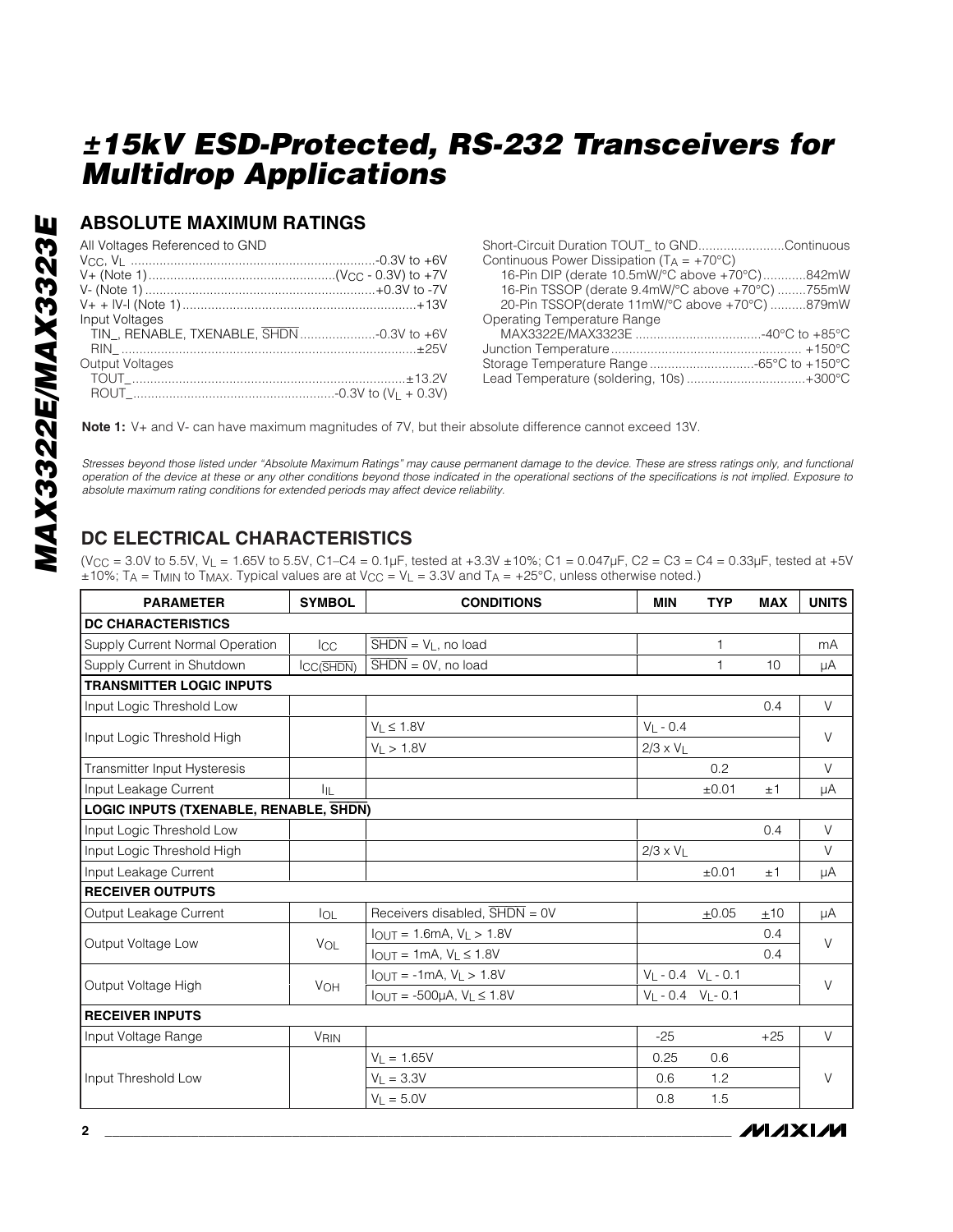## **DC ELECTRICAL CHARACTERISTICS (continued)**

 $(V_{CC} = 3.0V$  to 5.5V,  $V_L = 1.65V$  to 5.5V, C1–C4 = 0.1µF, tested at +3.3V  $\pm 10\%$ ; C1 = 0.047µF, C2 = C3 = C4 = 0.33µF, tested at +5V  $\pm 10\%$ ; T<sub>A</sub> = T<sub>MIN</sub> to T<sub>MAX</sub>. Typical values are at V<sub>CC</sub> = V<sub>L</sub> = 3.3V and T<sub>A</sub> = +25°C, unless otherwise noted.)

| <b>PARAMETER</b>             | <b>SYMBOL</b>   | <b>CONDITIONS</b>                                                             |     | <b>TYP</b> | <b>MAX</b>     | <b>UNITS</b> |
|------------------------------|-----------------|-------------------------------------------------------------------------------|-----|------------|----------------|--------------|
|                              |                 | $V_L = 1.65V$                                                                 |     |            | 1.4            |              |
| Input Threshold High         |                 | $V_1 = 3.3V$                                                                  |     | 1.5        | 2.4            | $\vee$       |
|                              |                 | $V_1 = 5.0V$                                                                  |     | 1.8        | 2.4            |              |
| Input Hysteresis             |                 |                                                                               |     | 0.35       |                | V            |
|                              |                 | $RENABLE = 1$                                                                 | 3   | 5          | $\overline{7}$ | $k\Omega$    |
| Input Resistance             | R <sub>IN</sub> | RENABLE = 0 or $\overline{SHDN}$ = 0V, R <sub>IN</sub> from -13V<br>to $+13V$ |     |            |                | MΩ           |
| <b>TRANSMITTER OUTPUTS</b>   |                 |                                                                               |     |            |                |              |
| Output Voltage Swing         |                 | All transmitter outputs loaded with $3k\Omega$ to<br>ground                   | ±5  | ±5.4       |                | $\vee$       |
| Output Resistance            |                 | $V_{CC} = V_+ = V_- = 0$ , TOUT = ±2V,<br>$TXENABLE = 1$                      | 300 | 10M        |                | $\Omega$     |
| Output Short-Circuit Current |                 | $V_{\text{OUT}} = 0V$                                                         |     |            | ±60            | mA           |
| Output Leakage Current       |                 | $V_{\text{OUT}} = \pm 12V$ , transmitters disabled                            |     |            | ±25            | μA           |
| <b>ESD PROTECTION</b>        |                 |                                                                               |     |            |                |              |
|                              |                 | Human Body Model                                                              |     | ±15        |                |              |
| <b>RIN, TOUT</b>             |                 | IEC 1000-4-2 Air-Gap Discharge                                                |     | ±15        |                | kV           |
|                              |                 | IEC 1000-4-2 Contact Discharge                                                |     | ±8         |                |              |

### **TIMING CHARACTERISTICS**

 $(V_{CC} = 3.0V$  to 5.5V,  $V_1 = 1.65V$  to 5.5V, C1–C4 = 0.1µF, tested at +3.3V  $\pm 10\%$ ; C1 = 0.047µF, C2 = C3 = C4 = 0.33µF, tested at +5V  $\pm 10\%$ ; T<sub>A</sub> = T<sub>MIN</sub> to T<sub>MAX</sub>. Typical values are at V<sub>CC</sub> = V<sub>L</sub> = 3.3V and T<sub>A</sub> = +25°C, unless otherwise noted.)

| <b>PARAMETER</b>                     | <b>SYMBOL</b>    | <b>CONDITIONS</b>                                                                                             | <b>MIN</b> | <b>TYP</b> | <b>MAX</b> | <b>UNITS</b> |  |
|--------------------------------------|------------------|---------------------------------------------------------------------------------------------------------------|------------|------------|------------|--------------|--|
| Maximum Data Rate                    |                  | $R_{\perp}$ = 3k $\Omega$ , C <sub>L</sub> = 1000pF, one transmitter<br>switching                             | 250        |            |            | kbps         |  |
| Receiver Propagation Delay           | <b>t</b> PHL     | RIN_ to ROUT_, $C_1 = 30pF$ , $V_1 = 3.3V$ ,                                                                  |            | 150        |            | ns           |  |
|                                      | t <sub>PLH</sub> | Figure 2                                                                                                      |            | 180        |            |              |  |
|                                      | <b>t</b> PHL     | TIN_ to TOUT_, $R_L = 3k\Omega$ , $C_L = 1000pF$ ,                                                            |            | 0.6        |            |              |  |
| <b>Transmitter Propagation Delay</b> | t <sub>PLH</sub> | Figure 1                                                                                                      |            | 0.7        |            | μs           |  |
| Time to Enter Three-State on Tx      |                  | (Note 2)                                                                                                      |            | 10         | 50         | $\mu s$      |  |
| Time to Exit Three-State on Tx       |                  | (Note 2)                                                                                                      |            | 3          | 50         | μs           |  |
| Time to Enable Resistor              |                  | (Note 2)                                                                                                      |            | 0.4        | 10         | μs           |  |
| Time to Disable Resistor             |                  | (Note 2)                                                                                                      |            | 0.2        | 10         | μs           |  |
| Time to Enter Shutdown               |                  |                                                                                                               |            | 50         |            | μs           |  |
| Time to Exit Shutdown                |                  |                                                                                                               |            | 50         |            | μs           |  |
| <b>Transmitter Skew</b>              |                  |                                                                                                               |            | 100        |            | ns           |  |
| <b>Receiver Skew</b>                 |                  |                                                                                                               |            | 30         |            | ns           |  |
| Transition Region Slew Rate          |                  | $R_{\perp}$ = 3k $\Omega$ to 7k $\Omega$ , C <sub>L</sub> = 1000pF, measured<br>from +3V to -3V or vice versa | 6          |            | 30         | $V/\mu s$    |  |

**Note 2:** Guaranteed by design. Not production tested.

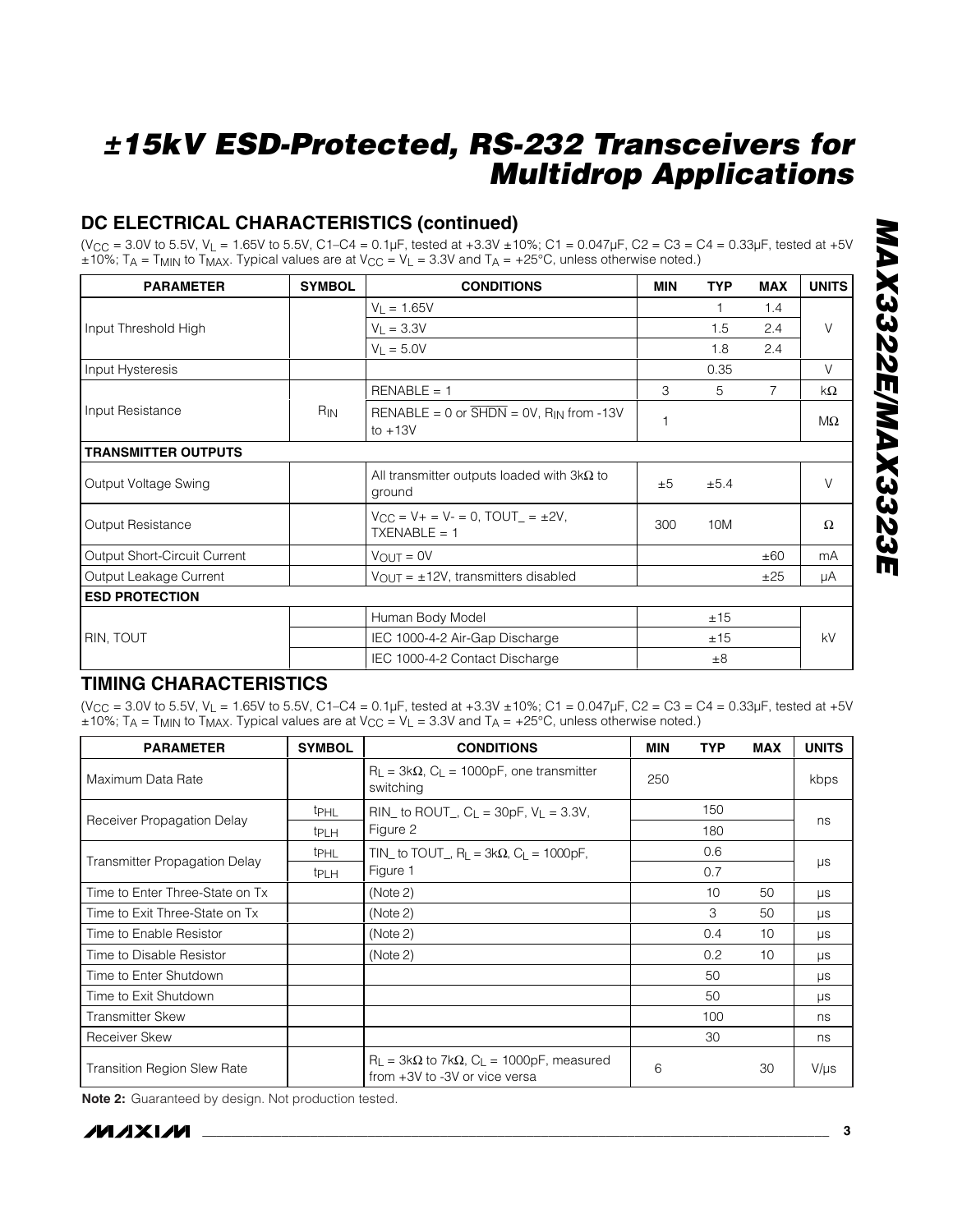

### *Typical Operating Characteristics*

**MAX3322E/MAX3323E** *MAX3322E/MAX3323E*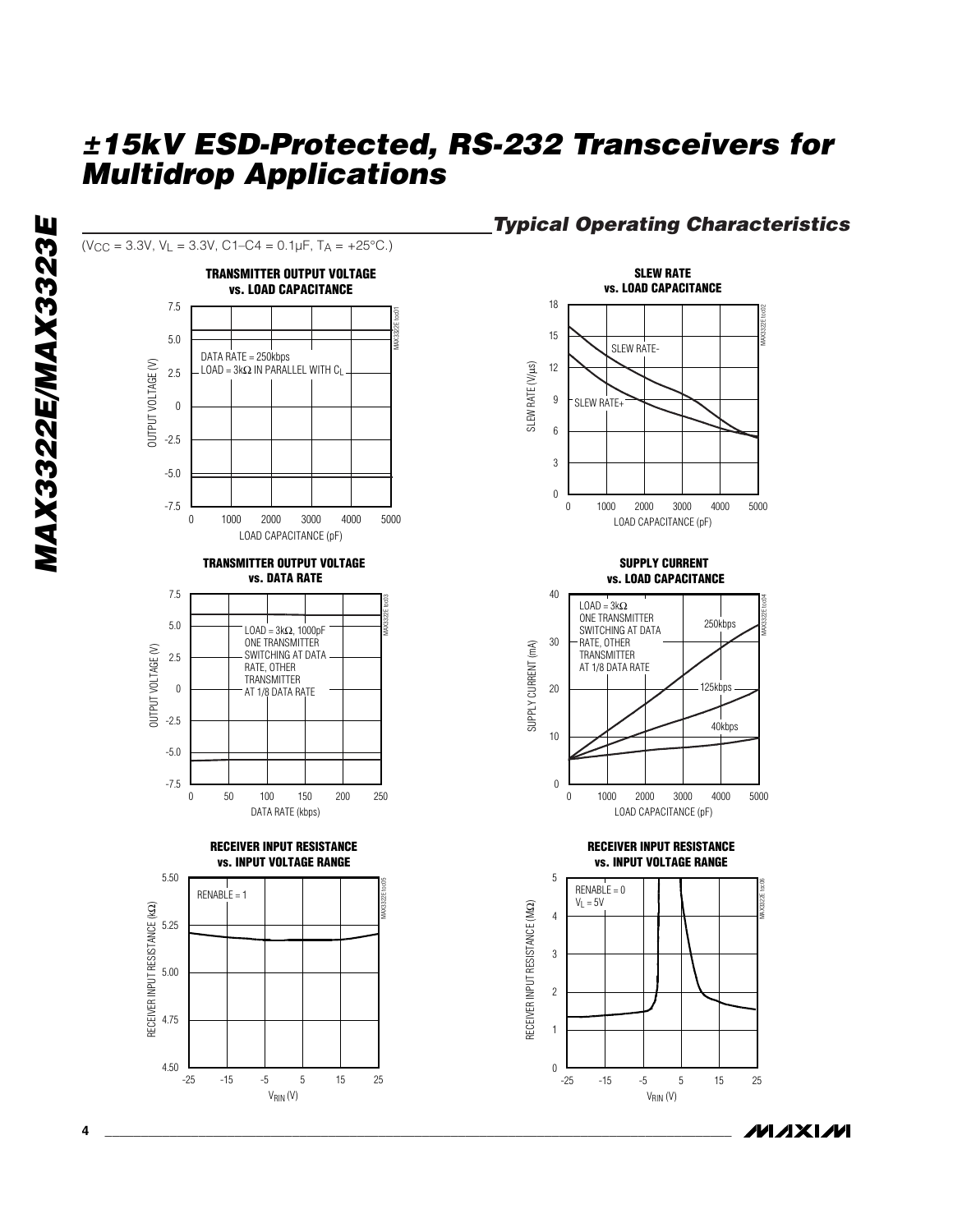## *Pin Description*

*MAX3322E/MAX3323E*

MAX3322/MAX33231

| PIN             |                 |                       |                                                                                                                                                                                                                        |  |  |
|-----------------|-----------------|-----------------------|------------------------------------------------------------------------------------------------------------------------------------------------------------------------------------------------------------------------|--|--|
| <b>MAX3322E</b> | <b>MAX3323E</b> | <b>NAME</b>           | <b>FUNCTION</b>                                                                                                                                                                                                        |  |  |
| 1               | 1               | $C1+$                 | Positive Terminal of the Voltage-Doubler Charge-Pump Capacitor                                                                                                                                                         |  |  |
| $\overline{c}$  | $\overline{c}$  | $V +$                 | +5.5V Generated by the Charge Pump                                                                                                                                                                                     |  |  |
| 3               | 3               | $C1-$                 | Negative Terminal of the Voltage-Doubler Charge-Pump Capacitor                                                                                                                                                         |  |  |
| 4               | 4               | $C2+$                 | Positive Terminal of the Inverting Charge-Pump Capacitor                                                                                                                                                               |  |  |
| 5               | 5               | $C2-$                 | Negative Terminal of the Inverting Charge-Pump Capacitor                                                                                                                                                               |  |  |
| 6               | 6               | $V -$                 | -5.5V Generated by the Charge Pump                                                                                                                                                                                     |  |  |
| 7, 9            | $\overline{7}$  | TOUT_                 | <b>Transmitter Output</b>                                                                                                                                                                                              |  |  |
| 8, 10           | 8               | <b>RIN</b>            | Receiver Input                                                                                                                                                                                                         |  |  |
| 11, 13          | 9               | ROUT_                 | <b>Receiver Output</b>                                                                                                                                                                                                 |  |  |
| 12, 14          | 10              | TIN                   | Transmitter Input                                                                                                                                                                                                      |  |  |
| 15              | 11              | <b>TXENABLE</b>       | Transmitter Enable. Drive TXENABLE high to enable transmitter. Drive TXENABLE low<br>to put transmitter into high impedance.                                                                                           |  |  |
| 16              | 12              | <b>RENABLE</b>        | Receiver Termination Enable. Drive RENABLE high for normal RS-232 5kQ termination.<br>Drive RENABLE low to make receiver inputs high impedance. In either case, the<br>receiver and its output are enabled.            |  |  |
| 17              | 13              | $V_{L}$               | Logic-Level Supply. All CMOS inputs and outputs are referred to VL, which is from<br>1.65V to 5.5V.                                                                                                                    |  |  |
| 18              | 14              | <b>SHDN</b>           | Shutdown Input. Drive SHDN low to put device into shutdown mode. Drive SHDN high<br>for normal operation. In shutdown, all transmitter and receiver outputs are in three-state;<br>receiver inputs are high impedance. |  |  |
| 19              | 15              | <b>GND</b>            | Ground                                                                                                                                                                                                                 |  |  |
| 20              | 16              | <b>V<sub>CC</sub></b> | +3V to +5.5V Input Voltage. Bypass V <sub>CC</sub> to GND with a 0.1µF capacitor.                                                                                                                                      |  |  |

## *Detailed Description*

The MAX3322E/MAX3323E are RS-232 transceivers for multidrop applications (i.e., multiple-receiver operation). The devices are pin selectable between standard RS-232 operation with 5kΩ input resistance receivers or highinput-impedance receivers. Receivers of the MAX3322E/ MAX3323E remain active in both modes of operation. In multidrop applications, a selected receiver is set at a  $5k\Omega$ input resistance, while the others are high-input impedance, maintaining RS-232 standards. Logic control permits selection of the functional mode: high impedance or normal load. The transmitters are enabled by logic control to allow transmission-line sharing.

The logic supply input  $(V_L)$  controls the levels of the system's I/O and works from 1.65V to 5.5V, providing compatibility with lower microprocessor I/O voltages. The transmitters are inverting level translators that convert CMOS logic levels into RS-232-compatible levels. They guarantee 250kbps with loads of R<sub>L</sub> = 3k $\Omega$  and C<sub>L</sub>

= 1000pF. The transmitters are enabled or disabled (three-stated) by the logic control TXENABLE, which manages transmission-line sharing in multidrop applications. When TXENABLE is high, the transmitter is enabled. When TXENABLE is low, the transmitter is put in high-impedance state. The receivers can be used in two conditions, selectable by the logic control RENABLE. When RENABLE is high, the internal  $5k\Omega$  resistor is connected across receiver input and ground. When RENABLE is low, the receiver input is high impedance, while maintaining receiving capability.

In shutdown mode, all transmitter and receiver outputs are three-stated, receiver inputs are in high impedance, the charge pump is turned off,  $V+$  decays to  $V<sub>CC</sub>$ , and V- decays to ground. ESD protection structures are incorporated in all pins to protect against ESD events encountered during handling and assembly. The receiver inputs and the transmitter outputs have  $\pm 15kV$ ESD structure implementation.



**\_\_\_\_\_\_\_\_\_\_\_\_\_\_\_\_\_\_\_\_\_\_\_\_\_\_\_\_\_\_\_\_\_\_\_\_\_\_\_\_\_\_\_\_\_\_\_\_\_\_\_\_\_\_\_\_\_\_\_\_\_\_\_\_\_\_\_\_\_\_\_\_\_\_\_\_\_\_\_\_\_\_\_\_\_\_\_ 5**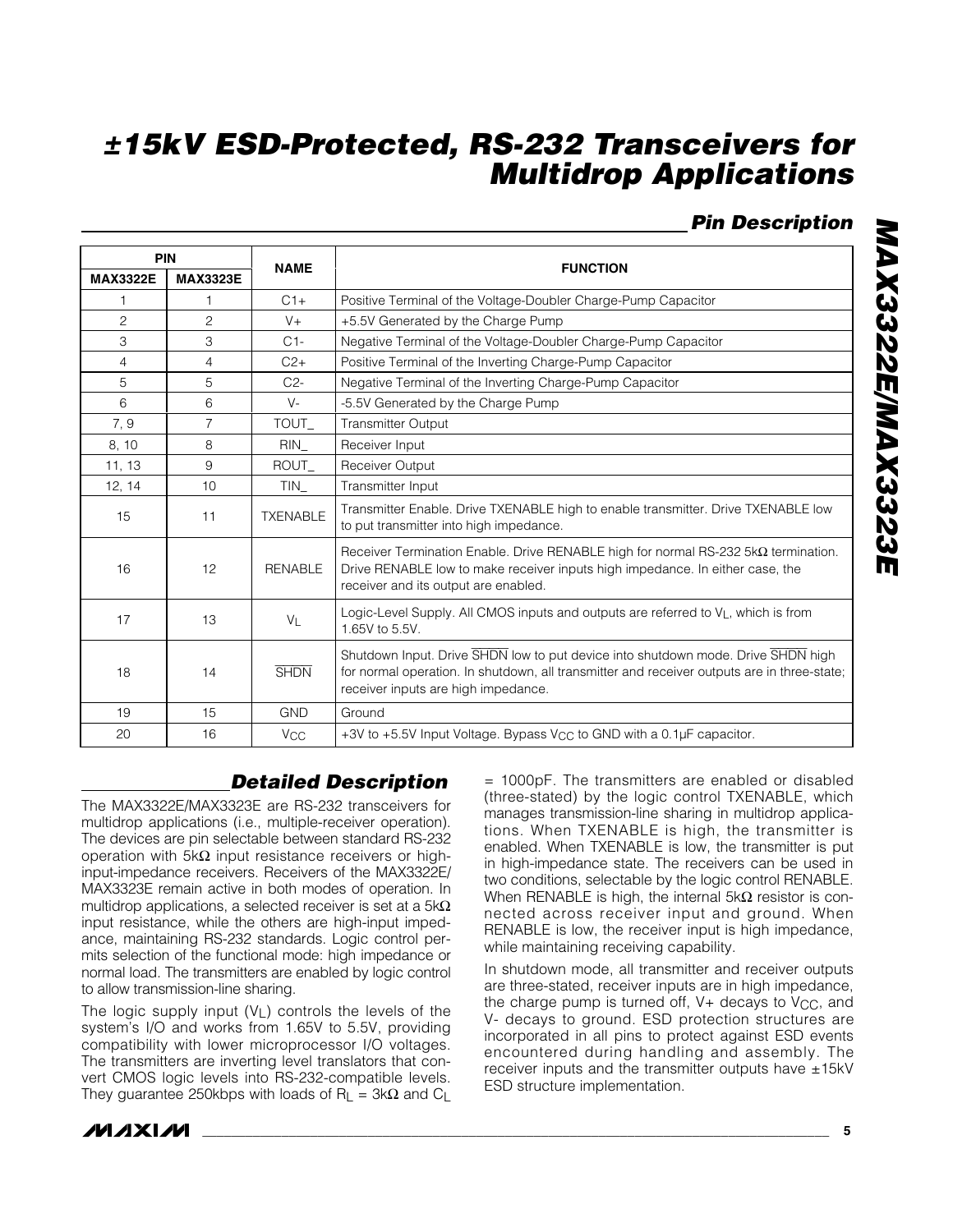

*Figure 1. Transmitter Propagation-Delay Timing*



*Figure 3. Interface Under Control of PMU*

#### *Dual Charge-Pump Voltage Converter*

The MAX3322E/MAX3323Es' internal power supply consists of a regulated dual charge pump that provides output voltages of +5.5V (doubling charge pump) and -5.5V (inverting charge pump), regardless of the input voltage (V<sub>CC</sub>), over a  $+3.0V$  to  $+5.5V$  range. The charge pumps operate in a discontinuous mode: if the output voltages are less than 5.5V, the charge pumps are enabled; if the output voltages exceed 5.5V, the charge pumps are disabled. Each charge pump requires a fly-

*LapLink is a trademark of Traveling Software.*



*Figure 2. Receiver Propagation-Delay Timing*

ing capacitor (C1, C2) and reservoir capacitor (C3, C4) to generate the V+ and V- supplies. Because supply voltages can vary from +3V up to +5.5V, the selection of the capacitor values depends on the V<sub>CC</sub> value. Table 2 shows minimum capacitor values.

#### *RS-232 Transmitters*

The transmitters are inverting level translators that convert CMOS-logic levels to 5.0V EIA/TIA-232 levels. The transmitters are enabled or disabled (three-stated) by the logic control TXENABLE, which manages transmission-line sharing in multidrop applications. When TXENABLE is high, the transmitter is enabled. When TXENABLE is low, the transmitter is put in a highimpedance state (see Table 1).

The MAX3322E/MAX3323Es' transmitters guarantee a 250kbps data rate with worst-case loads of  $3k\Omega$  in parallel with 1000pF, providing compatibility with PC-to-PC communication software (such as LapLink™). Transmitters can be paralleled to drive multiple receivers or mice. Figure 3 shows a complete system connection.

#### *RS-232 Receivers*

MAX3322E/MAX3323E receivers convert RS-232 signals to CMOS-logic output levels. The unique feature of the receivers is the switchable input resistance. The receiver input resistance can be  $5kΩ$  or high impedance. These two conditions are selectable by the logic control RENABLE. When RENABLE is high, the 5kΩ resistor is connected across the receiver input and ground. When RENABLE is low, the receiver input is high impedance, maintaining receiving capability. This feature permits the design of multidrop applications, which observe RS-232 interface standards.

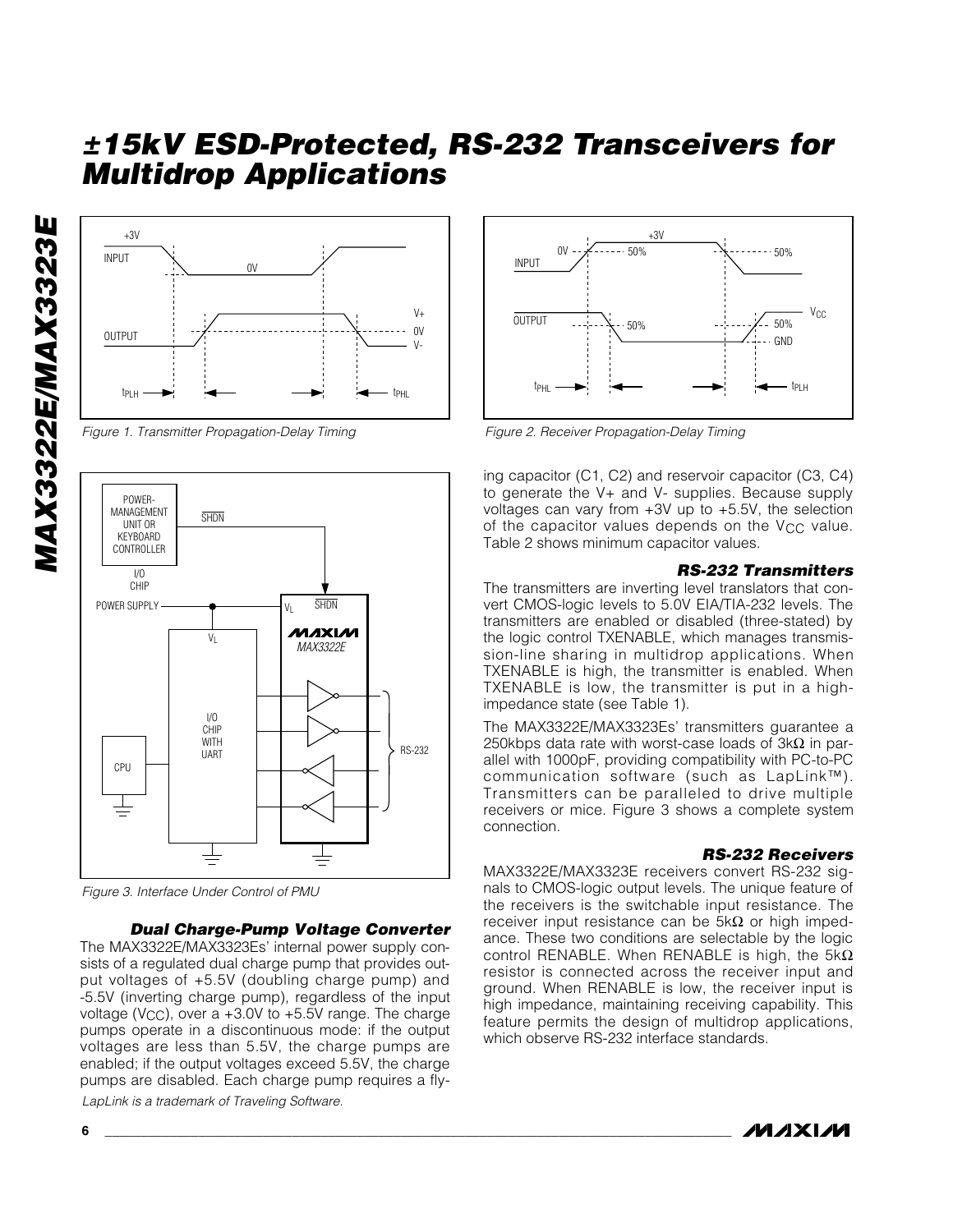### **Table 1. Tx/Rx Logic**

| <b>TXENABLE</b> | <b>RENABLE</b> | <b>SHDN</b> | <b>TRANSMITTER OUTPUT</b> | <b>RECEIVER OUTPUT</b> | <b>RECEIVER INPUT</b> |
|-----------------|----------------|-------------|---------------------------|------------------------|-----------------------|
|                 |                |             | High-Z                    | High-Z                 | High-Z                |
|                 |                |             | Active                    | Enabled                | $5k\Omega$            |
|                 |                |             | High-Z                    | High-Z                 | High-Z                |
|                 |                |             | Active                    | Enabled                | High-Z                |
| $\Omega$        |                |             | High-Z                    | High-Z                 | High-Z                |
| $\Omega$        |                |             | High-Z                    | Enabled                | $5k\Omega$            |
| $\Omega$        |                |             | High-Z                    | High-Z                 | High-Z                |
| $\Omega$        |                |             | High-Z                    | Enabled                | High-Z                |



*Figure 4. Transmitter Outputs when Exiting Shutdown*

High-input impedance is guaranteed from -13.0V to +13.0V, when the receiver is in high-input-impedance mode. The receiver is able to withstand the RS-232 maximum input voltage of  $\pm 25V$ .

#### *Shutdown Mode*

Supply current falls to less than 10µA when the MAX3322E/MAX3323E are placed in shutdown mode (logic low). When in shutdown mode, the devices' charge pumps are turned off,  $V+$  decays to  $V<sub>CC</sub>$ ,  $V-$  is pulled to ground, the transmitter outputs and the receiver outputs are disabled (high impedance), and the receiver inputs are in high impedance (Table 1). The device enters shutdown when  $V_L$  or  $V_{CC}$  is absent.

The time required to exit shutdown is typically 50µs, as shown in Figure 4. Connect SHDN to V<sub>CC</sub> if shutdown mode is not used.

### *VL Logic Supply Input*

Unlike other RS-232 interface devices, in which the receiver outputs swing between 0 and V<sub>CC</sub>, the MAX3322E/MAX3323E feature a separate logic supply input  $(V_L)$  that sets  $V_{\text{OUT}}$  for the receiver outputs and sets thresholds for the transmit and shutdown inputs. This feature allows a great deal of flexibility in interfacing to many types of systems with different logic levels. Connect this input to the host logic supply  $(1.65V \le V_1$ ≤ 5.5V).

### *±15kV ESD Protection*

To protect the MAX3322E/MAX3323E against ESD, transmitters and receivers have extra protection against static electricity to protect the device up to  $\pm$ 15kV. The ESD structures withstand high ESD in all states: normal operation, shutdown, and powered down. ESD protection can be tested in various ways; the transmitter and receiver pins are characterized for protection to the following limits:

- ±15kV using the Human Body Model
- ±8kV using the IEC 1000-4-2 Contact Discharge method
- ±15kV using the IEC 1000-4-2 Air-Gap method

**Note:** ESD performance depends on many conditions. Contact Maxim for a reliability report that documents test setup, test methodology, and test results.

#### *Human Body Model*

Figure 5 shows the Human Body Model, and Figure 6 shows the current waveform it generates when discharged into a low impedance. This model consists of a 100pF capacitor charged to the ESD voltage of interest, which is then discharged into the test device through a 1.5kΩ resistor.

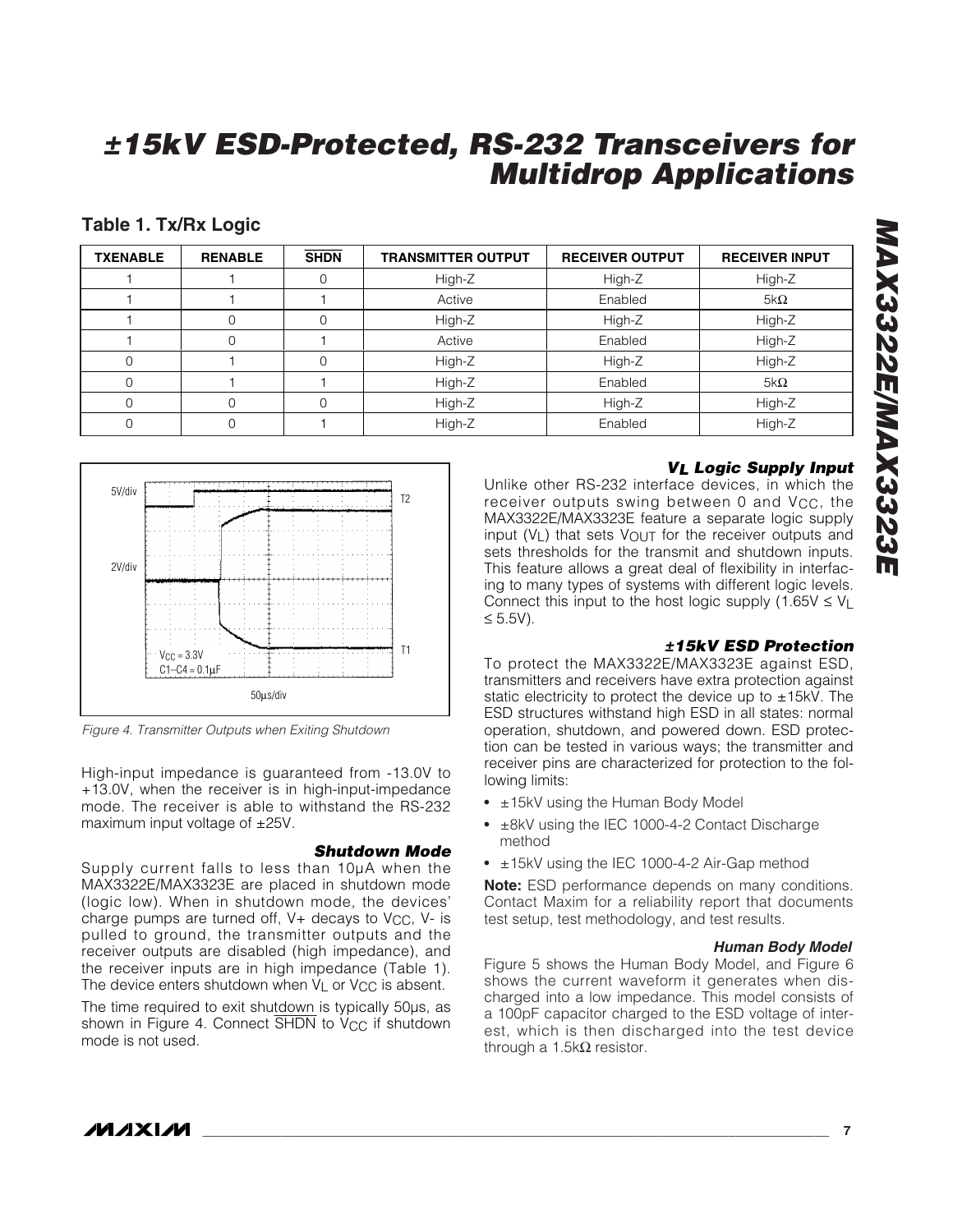

*Figure 5. Human Body ESD Test Model*

*IEC 1000-4-2*

The IEC 1000-4-2 standard covers ESD testing and performance of finished equipment; it does not refer specifically to integrated circuits. The MAX3322E/ MAX3323E help the user design equipment that meets level 4 of IEC 1000-4-2, without the need for additional ESD-protection components. The major difference between tests done using the Human Body Model and IEC 1000-4-2 is a higher peak current in IEC 1000-4-2, because series resistance is lower in the IEC 1000-4-2 model. Hence, the ESD withstand voltage measured to IEC 1000-4-2 is generally lower than that measured using the Human Body Model. Figure 7 shows the IEC 1000-4-2 model. Figure 8 shows the current waveform it generates when discharged into a low impedance. The Air-Gap Discharge test involves approaching the device with a charged probe. The Contact Discharge method connects the probe to the device before the probe is energized.

#### *Machine Model*

The Machine Model for ESD tests all pins using a 200pF storage capacitor and zero discharge resistance. Its objective is to emulate the stress caused by contact that occurs with handling and assembly during manufacturing. All pins require this protection during manufacturing. Therefore, after PC board assembly, the Machine Model is less relevant to I/O ports.

### *Applications Information*

The capacitor type used for C1–C4 is not critical for proper operation; polarized or nonpolarized capacitors can be used. The charge pump requires 0.1µF capacitors for 3.3V operation. For other supply voltages, see Table 2 for required capacitor values. Do not use values smaller than those listed in Table 2. Increasing the capacitor values (e.g., by a factor of 2) reduces ripple



*Figure 6. Human Body Model Current Waveform* 



*Figure 7. IEC 1000-4-2 ESD Test Model*



*Figure 8. IEC 1000-4-2 ESD Generator Current Waveform*

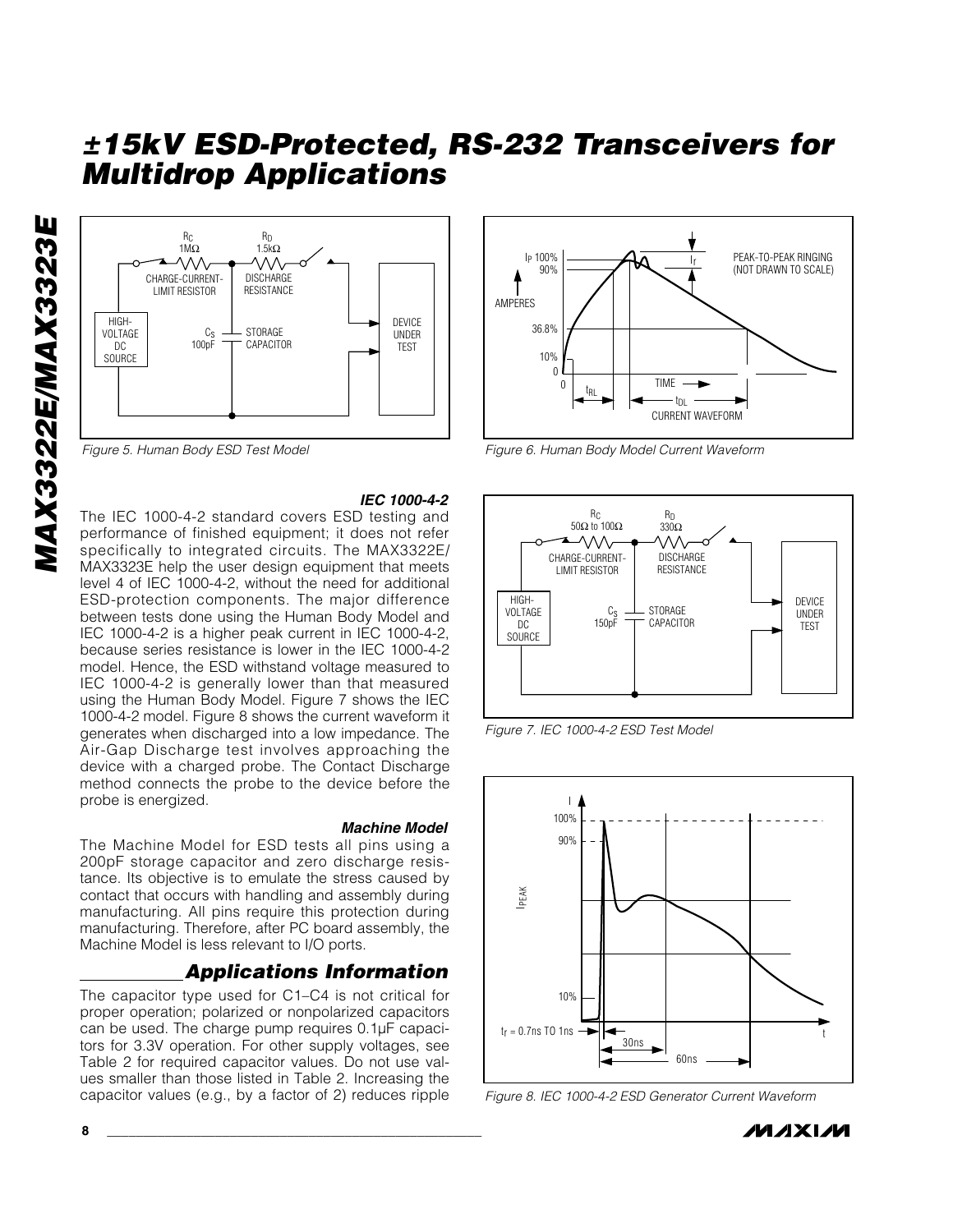on the transmitter outputs and slightly reduces power consumption. The values of C2, C3, and C4 can be increased without changing C1's value. However, do not increase C1's value without also increasing the values of C2, C3, and C4 to maintain the proper ratios (C1 to the other capacitors).

When using the minimum required capacitor values, make sure the capacitor value does not degrade excessively with temperature. If in doubt, use capacitors with a larger nominal value. The capacitor's equivalent series resistance (ESR), which usually rises at low temperatures, influences the amount of ripple on V+ and V-.

### **Table 2. Minimum Required Capacitor Values**

| $V_{CC} (V)$          | C1 ( $\mu$ F) | C <sub>2</sub> , C <sub>3</sub> , C <sub>4</sub> ( $\mu$ F) |
|-----------------------|---------------|-------------------------------------------------------------|
| $3.0 \text{ to } 3.6$ | () 1          | N 1                                                         |
| 4.5 to $5.5$          | 0.047         | 0.33                                                        |
| $3.0 \text{ to } 5.5$ | በ 22          |                                                             |

### *Multidrop Applications*

The MAX3323E connects to the RS-232 serial port of computer peripherals such as a bar-code scanner, video security controls, industrial multimeters, etc., and allows multiple devices to share the same communication cable connected to a PC.

Figure 9 shows a PC UART transmitting to a single receiver with a 5kΩ termination resistor while the other receivers remain in a high-impedance state. When the receiver inputs are high impedance, they remain active and maintain receiving capability. This feature permits the design of multidrop applications, which observe the RS-232 interface standard.

Transmitters are enabled and disabled through TXENABLE, allowing the sharing of a single bus line. Transmitters are high impedance when disabled. The host PC's transmitter stays enabled at all times. Only one peripheral transmitter remains enabled at any time. If the host PC wants to communicate with another peripheral, it first must tell the current peripheral to deassert its transmitter.



*Figure 9. Multidrop Application*

*IVI A* XI*IV*I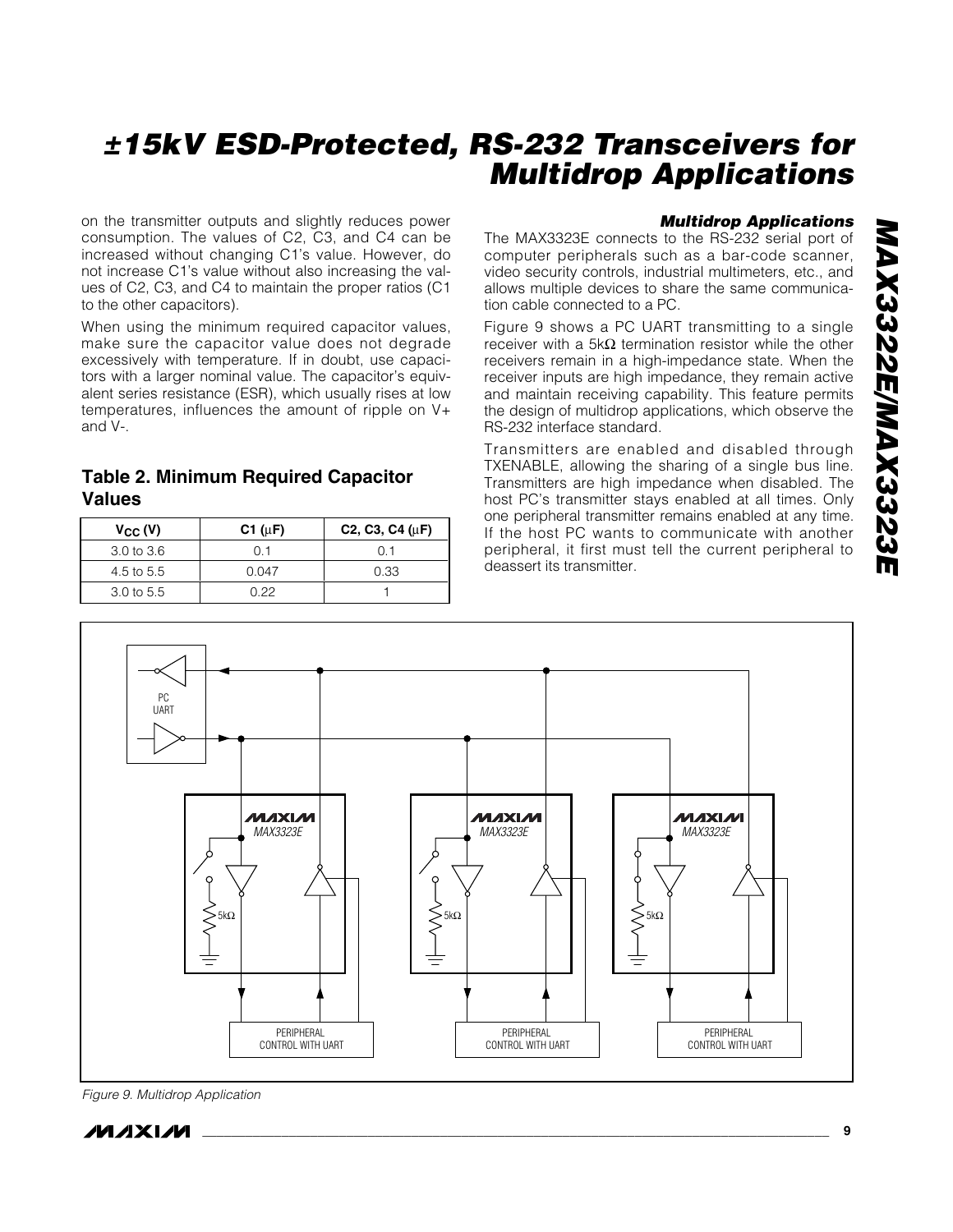



#### *Power-Supply Decoupling*

In most circumstances, a 0.1µF bypass capacitor is adequate. In applications sensitive to power-supply noise, decouple V<sub>CC</sub> to ground with a capacitor of the same value as charge-pump capacitor C1. Connect bypass capacitors as close to the IC as possible.

#### *High Data Rates*

The MAX3322E/MAX3323E maintain the RS-232  $\pm$ 5.0V minimum transmitter output voltage even at high data rates. Figure 10 shows a transmitter loopback test circuit. Figure 11 shows a loopback test result at 125kbps, and Figure 12 shows the same test at 250kbps. For Figure 11, all transmitters were driven simultaneously at 125kbps into RS-232 loads in parallel with 1000pF. For Figure 12, a single transmitter was driven at 250kbps, and all transmitters were loaded with an RS-232 receiver in parallel with 1000pF.



*Figure 11. Loopback Test Results at 125kbps*



*Figure 12. Loopback Test Results at 250kbps*

#### *Interconnection with 3V and 5V Logic*

The MAX3322E/MAX3323E can directly interface with various 5V logic families, including ACT and HCT CMOS. The logic voltage power-supply pin VL sets the output voltage level of the receivers and the input thresholds of the transmitters.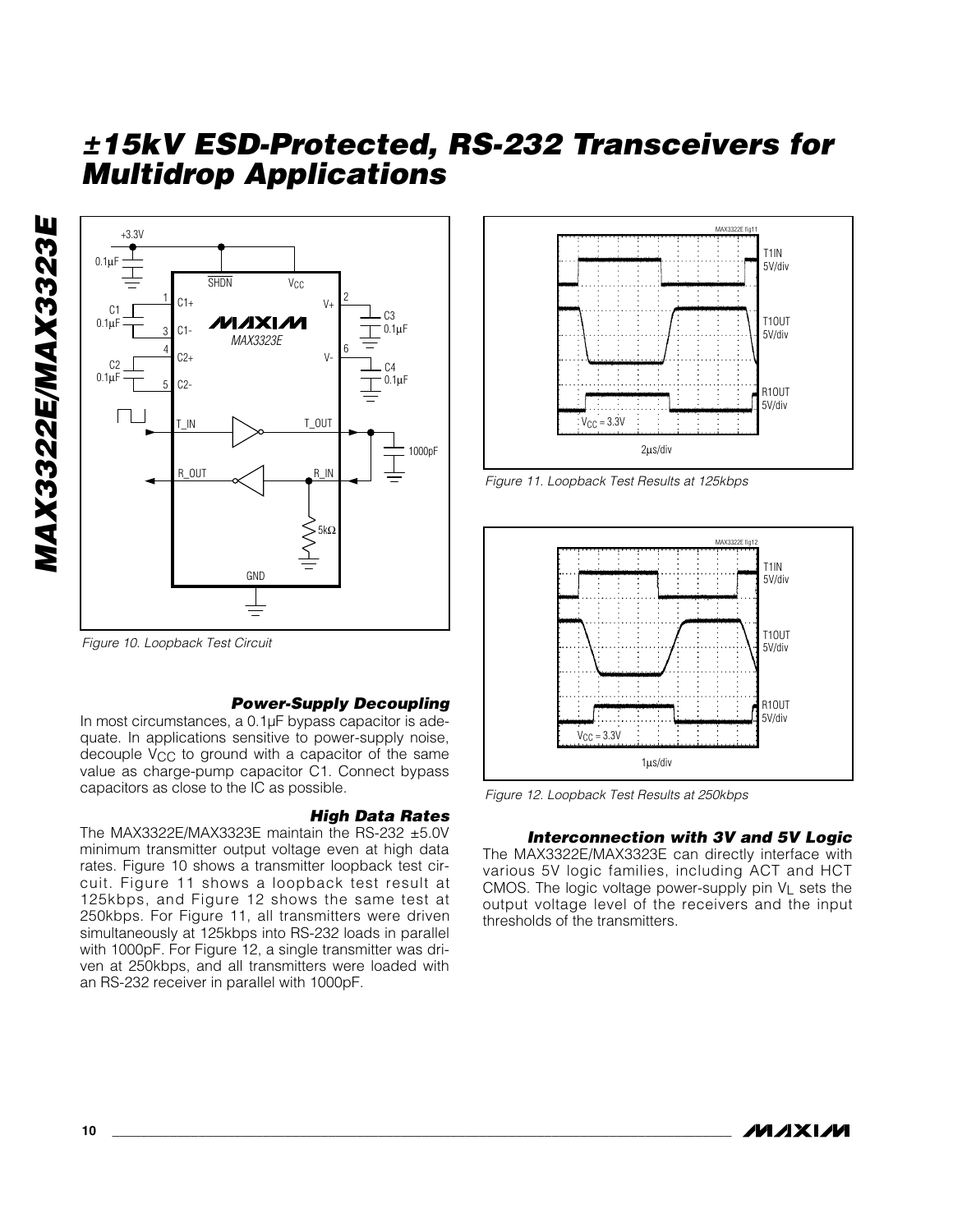*Typical Operating Circuit* +3.3V 18 20 17  $\overline{\text{SHDN}}$   $V_{\text{CC}}$   $V_{\text{L}}$  $C1+$  $V_{+}$  C1 C3 **MAXIM**  $0.1<sub>µ</sub>F$ 0.1µF  $C<sub>1</sub>$ *MAX3322E* 6  $C2+$ V- $C2$  $C<sub>4</sub>$  $0.1 \mu F$  $\mathbb{I}$ 0.1µF  $C2-$ T1OUT 12 T1IN 9 TTL/CMOS RS-232 T2OUT INPUTS  $\begin{bmatrix} 1 & 1 & 1 \\ 1 & 1 & 1 \end{bmatrix}$  T2IN **OUTPUTS** 7 15 TXENABLE ENABLE RENABLE <sup>\_\_\_\_\_\_16</sup> CONTROL VL 11 R1OUT R1IN 10 TTL/CMOS  $\sum_{\Delta}$ 5kΩ RS-232 **OUTPUTS** INPUTS  $V_1$  $\equiv$ 13 R2OUT  $\mathcal{M}$  R2IN 8 ł  $\xi_{5k\Omega}$ GND l 19 ≢

*Chip Information*

TRANSISTOR COUNT: 1294 PROCESS: BiCMOS

## *Pin Configurations (continued)*



## *Functional Diagram*

*MAX3322E/MAX3323E*

MAX3322E/MAX3323E

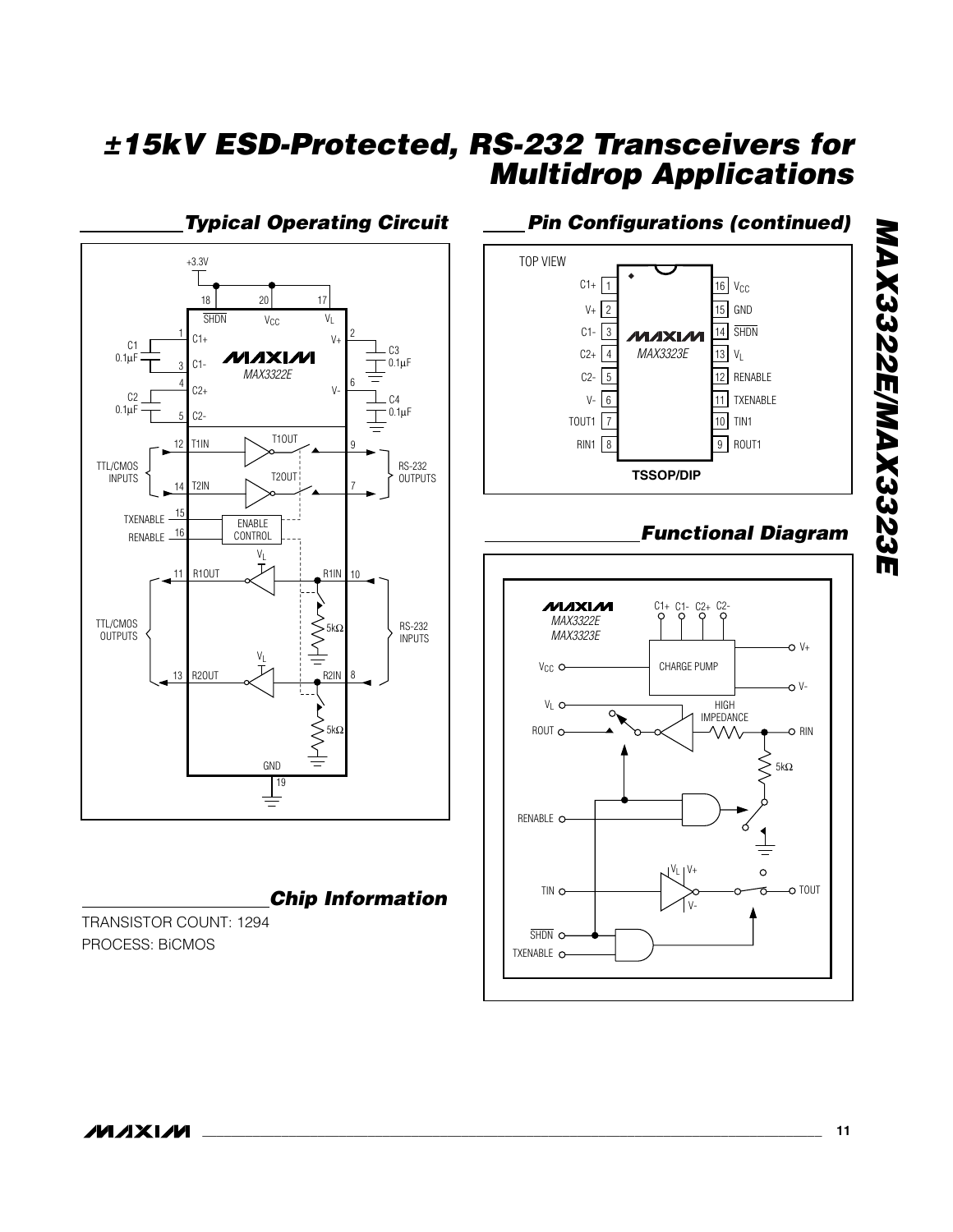### *Package Information*

(The package drawing(s) in this data sheet may not reflect the most current specifications. For the latest package outline information, go to **[www.maxim-ic.com/packages](http://www.maxim-ic.com/packages)**.)



**MAXM**